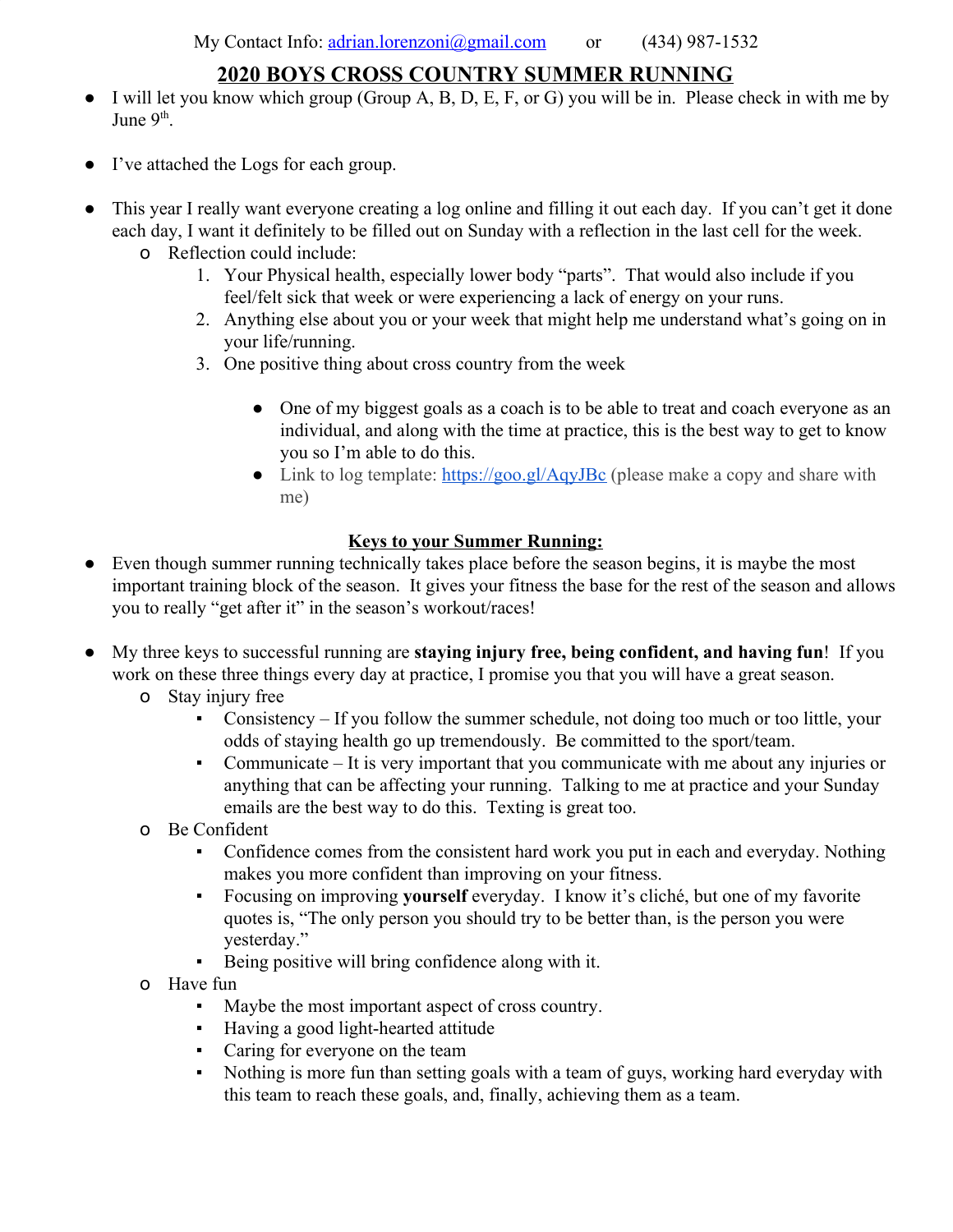## **Key for the Training Logs**

- E is easy pace. You should be able to easily hold a conversation at this pace for the entire run. Comfortable.
- $\bullet$   $C = core$ . I've attached the core routine we use and will explain it at practice
- $\bullet$  D = drills. Don't do these until you've been walked through them at practice.
- $\bullet$  S = strides. This should be around a total of 100 meters. The middle 40 meters should be at a speed that is fast, but still relaxed. Around 800m pace. NO STRAINING. Take the first 30 meters to get up to this speed and the last 30 meters to slow down. FOCUS on form.
- $\bullet$  HS = hill sprints. These should be 8 seconds long. Near full sprint but not quite there. Probably around 90-95%. Make sure you are relaxed. Hips are forward and you are driving your knees.
- HR = hill runs. These are 30 seconds long. Should be at a pace you could hold for 8-10 mins, so not a sprint. Still focusing on form and staying relaxed.
- WO  $\#1 = 2-3 \times 1000$ m at tempo pace w/ 1 min easy for rest.
	- o You will run at tempo pace for 1000 m (or 3 mins if you can't measure 1000m) and then jog easy for 1 min. Repeat 2 to 3 times
	- o Tempo pace is what I like to call "comfortably hard." Basically, you should feel like you can continue the pace after the workout. You should never feel like you're straining to keep the pace during this workout. I want you to finish this workout feeling like you can do more.
- WO  $#2 3-5 \times 1000$ m at tempo pace w/ 1 min easy for rest.
- WO  $#3 4-7$  x mile at tempo pace w/ 1 min easy for rest.
- $\bullet$  WO #4 = 4-6 x 800m at C.V. pace w/ 90 secs easy for rest.
	- o You will run at C.V. pace for 800 m (or 2 mins 30 secs if you can't measure 1000m) and then jog easy for 90s. Repeat 4 to 6 times
	- o Critical Velocity, or C.V., is faster than tempo but not at 5k pace. For most of you it is around 8k pace or a pace you think you could hold for 30 mins. This should be harder than tempo but still under control
- Core Day 1:
	- o **Core:** planks --> side planks (each side) --> planks (15 secs each, 60 secs total)
	- o **Hip Strength:** double leg bridge (x8), clams (x6), lateral leg raise (x6), single leg balance  $(x6)$ , bird dog  $(x5)$
	- o **Hip Mobility:** donkey kicks (x8), fire hydrants (x8), knee circle forward (x8), knee circle backwards (x8)
- Core Day 2:
	- o **Core:** Nothing
	- o **Hip Strength:** double leg bridge (x8), clams (x6), lateral leg raise (x6), single leg balance  $(x6)$ , side walk squat  $(5x)$
	- o **Hip Mobility:** donkey kicks (x8), fire hydrants (x8), knee circle forward (x8), knee circle backwards (x8)